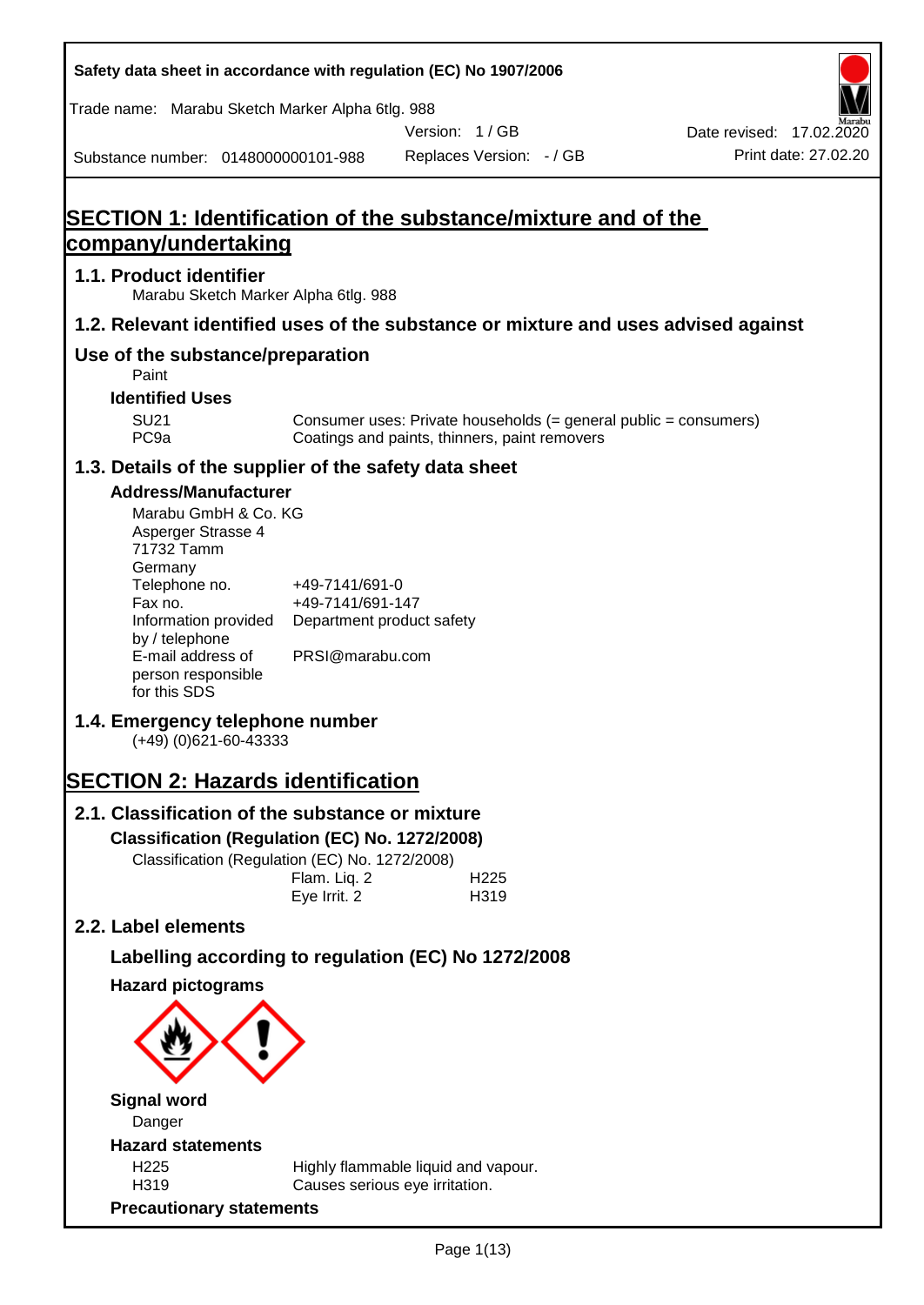| Safety data sheet in accordance with regulation (EC) No 1907/2006                                                                                                                                                                         |                                                               |                          |                  |            |               |                                                                           |
|-------------------------------------------------------------------------------------------------------------------------------------------------------------------------------------------------------------------------------------------|---------------------------------------------------------------|--------------------------|------------------|------------|---------------|---------------------------------------------------------------------------|
| Trade name: Marabu Sketch Marker Alpha 6tlg. 988                                                                                                                                                                                          |                                                               |                          |                  |            |               |                                                                           |
|                                                                                                                                                                                                                                           |                                                               | Version: 1/GB            |                  |            |               | Date revised: 17.02.2020                                                  |
| Substance number: 0148000000101-988                                                                                                                                                                                                       |                                                               | Replaces Version: - / GB |                  |            |               | Print date: 27.02.20                                                      |
| P <sub>101</sub>                                                                                                                                                                                                                          |                                                               |                          |                  |            |               | If medical advice is needed, have product container or label at hand.     |
| P <sub>102</sub>                                                                                                                                                                                                                          | Keep out of reach of children.                                |                          |                  |            |               |                                                                           |
| P210                                                                                                                                                                                                                                      |                                                               |                          |                  |            |               | Keep away from heat, hot surfaces, sparks, open flames and other ignition |
| P264.1                                                                                                                                                                                                                                    | sources. No smoking.<br>Wash hands thoroughly after handling. |                          |                  |            |               |                                                                           |
| P280                                                                                                                                                                                                                                      |                                                               |                          |                  |            |               |                                                                           |
| Wear protective gloves / protective clothing / eye protection / face protection.<br>P305+P351+P338<br>IF IN EYES: Rinse cautiously with water for several minutes. Remove contact<br>lenses, if present and easy to do. Continue rinsing. |                                                               |                          |                  |            |               |                                                                           |
| P501.9                                                                                                                                                                                                                                    | Dispose of contents / container as problematic waste.         |                          |                  |            |               |                                                                           |
| 2.3. Other hazards                                                                                                                                                                                                                        |                                                               |                          |                  |            |               |                                                                           |
| No special hazards have to be mentioned.                                                                                                                                                                                                  |                                                               |                          |                  |            |               |                                                                           |
|                                                                                                                                                                                                                                           |                                                               |                          |                  |            |               |                                                                           |
| <b>SECTION 3: Composition/information on ingredients</b>                                                                                                                                                                                  |                                                               |                          |                  |            |               |                                                                           |
| 3.2. Mixtures                                                                                                                                                                                                                             |                                                               |                          |                  |            |               |                                                                           |
| <b>Hazardous ingredients</b>                                                                                                                                                                                                              |                                                               |                          |                  |            |               |                                                                           |
| <b>Ethanol</b>                                                                                                                                                                                                                            |                                                               |                          |                  |            |               |                                                                           |
| CAS No.                                                                                                                                                                                                                                   | 64-17-5                                                       |                          |                  |            |               |                                                                           |
| EINECS no.                                                                                                                                                                                                                                | 200-578-6                                                     |                          |                  |            |               |                                                                           |
| Registration no.                                                                                                                                                                                                                          | 01-2119457610-43                                              |                          |                  |            |               |                                                                           |
| Concentration                                                                                                                                                                                                                             | $>=$                                                          | 50                       | $\lt$            | 100        | $\frac{0}{0}$ |                                                                           |
| Classification (Regulation (EC) No. 1272/2008)                                                                                                                                                                                            |                                                               |                          |                  |            |               |                                                                           |
|                                                                                                                                                                                                                                           | Flam. Liq. 2                                                  |                          | H <sub>225</sub> |            |               |                                                                           |
|                                                                                                                                                                                                                                           | Eye Irrit. 2                                                  |                          | H319             |            |               |                                                                           |
| Concentration limits (Regulation (EC) No. 1272/2008)                                                                                                                                                                                      |                                                               |                          |                  |            |               |                                                                           |
|                                                                                                                                                                                                                                           | Eye Irrit. 2                                                  | H319                     |                  | $>= 50 \%$ |               |                                                                           |
| 1-Methoxy-2-propanol                                                                                                                                                                                                                      |                                                               |                          |                  |            |               |                                                                           |
| CAS No.                                                                                                                                                                                                                                   | 107-98-2                                                      |                          |                  |            |               |                                                                           |
| EINECS no.                                                                                                                                                                                                                                | 203-539-1                                                     |                          |                  |            |               |                                                                           |
| Registration no.                                                                                                                                                                                                                          | 01-2119457435-35                                              |                          |                  |            |               |                                                                           |
| Concentration                                                                                                                                                                                                                             | $>=$                                                          | 10                       | $\,<\,$          | 20         | %             |                                                                           |
| Classification (Regulation (EC) No. 1272/2008)                                                                                                                                                                                            |                                                               |                          |                  |            |               |                                                                           |
|                                                                                                                                                                                                                                           | STOT SE 3                                                     |                          | H336             |            |               |                                                                           |
|                                                                                                                                                                                                                                           | Flam. Liq. 3                                                  |                          | H226             |            |               |                                                                           |
|                                                                                                                                                                                                                                           |                                                               |                          |                  |            |               |                                                                           |
| <b>SECTION 4: First aid measures</b>                                                                                                                                                                                                      |                                                               |                          |                  |            |               |                                                                           |
|                                                                                                                                                                                                                                           |                                                               |                          |                  |            |               |                                                                           |
| 4.1. Description of first aid measures                                                                                                                                                                                                    |                                                               |                          |                  |            |               |                                                                           |

#### **General information**

In all cases of doubt, or when symptoms persist, seek medical attention. Never give anything by mouth to an unconscious person. If unconscious place in recovery position and seek medical advice.

#### **After inhalation**

Remove to fresh air, keep patient warm and at rest. If breathing is irregular or stopped, administer artificial respiration.

#### **After skin contact**

Remove contaminated clothing. Wash skin thoroughly with soap and water or use recognised skin cleanser. Do NOT use solvents or thinners.

### **After eye contact**

Remove contact lenses, irrigate copiously with clean, fresh water, holding the eyelids apart for at least 10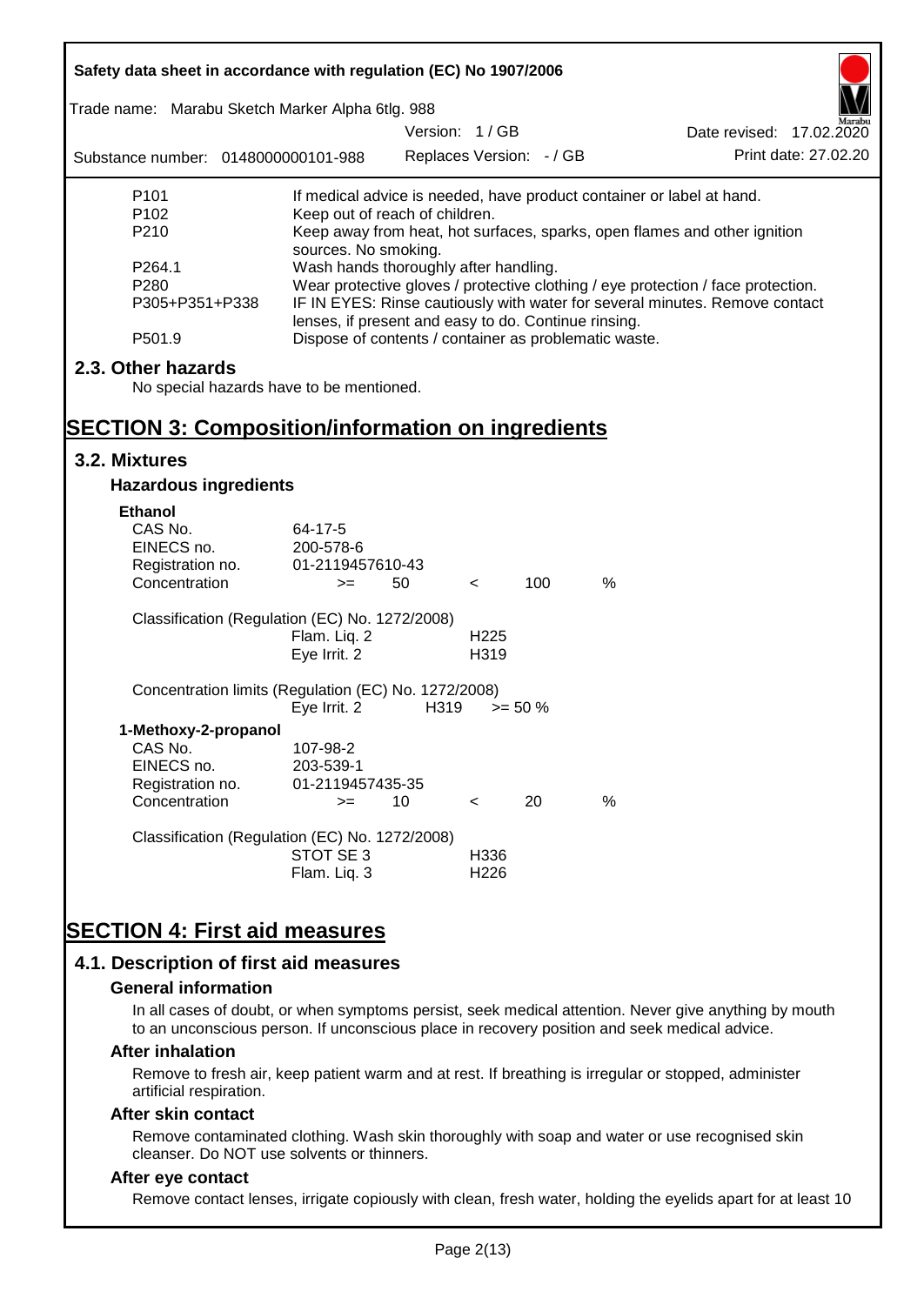|  | Safety data sheet in accordance with regulation (EC) No 1907/2006 |  |
|--|-------------------------------------------------------------------|--|
|--|-------------------------------------------------------------------|--|

Trade name: Marabu Sketch Marker Alpha 6tlg. 988

Version: 1 / GB

Substance number: 0148000000101-988

Replaces Version: - / GB Print date: 27.02.20 Date revised: 17.02.2020

minutes and seek immediate medical advice.

#### **After ingestion**

If accidentally swallowed rinse the mouth with plenty of water (only if the person is conscious) and obtain immediate medical attention. Keep at rest. Do NOT induce vomiting.

**4.2. Most important symptoms and effects, both acute and delayed** Until now no symptoms known so far.

# **4.3. Indication of any immediate medical attention and special treatment needed**

## **Hints for the physician / treatment**

Treat symptomatically

# **SECTION 5: Firefighting measures**

## **5.1. Extinguishing media**

## **Suitable extinguishing media**

Recommended: alcohol resistant foam, CO2, powders, water spray/mist, Not be used for safety reasons: water jet

### **5.2. Special hazards arising from the substance or mixture**

In the event of fire the following can be released: Carbon monoxide (CO); Carbon dioxide (CO2); dense black smoke

## **5.3. Advice for firefighters**

#### **Special protective equipment for fire-fighting**

Cool closed containers exposed to fire with water. Do not allow run-off from fire fighting to enter drains or water courses.

# **SECTION 6: Accidental release measures**

#### **6.1. Personal precautions, protective equipment and emergency procedures**

Exclude sources of ignition and ventilate the area. Avoid breathing vapours. Refer to protective measures listed in Sections 7 and 8.

#### **6.2. Environmental precautions**

Do not allow to enter drains or waterways. If the product contaminates lakes, rivers or sewage, inform appropriate authorities in accordance with local regulations.

#### **6.3. Methods and material for containment and cleaning up**

Contain and collect spillage with non-combustible absorbent materials, e.g. sand, earth, vermiculite, diatomaceous earth and place in container for disposal according to local regulations (see section 13). Clean preferably with a detergent - avoid use of solvents.

#### **6.4. Reference to other sections**

Information regarding Safe handling, see Section 7. Information regarding personal protective measures, see Section 8. Information regarding waste disposal, see Section 13.

# **SECTION 7: Handling and storage**

# **7.1. Precautions for safe handling**

#### **Advice on safe handling**

Prevent the creation of flammable or explosive concentrations of vapour in air and avoid vapour concentration higher than the occupational exposure limits. In addition, the product should only be used in areas from which all naked lights and other sources of ignition have been excluded. Electrical equipment should be protected to the appropriate standard. Mixture may charge electrostatically: always use earthing leads when transferring from one container to another. Operators should wear anti-static footwear and clothing and floors should be of the conducting type. Isolate from sources of heat, sparks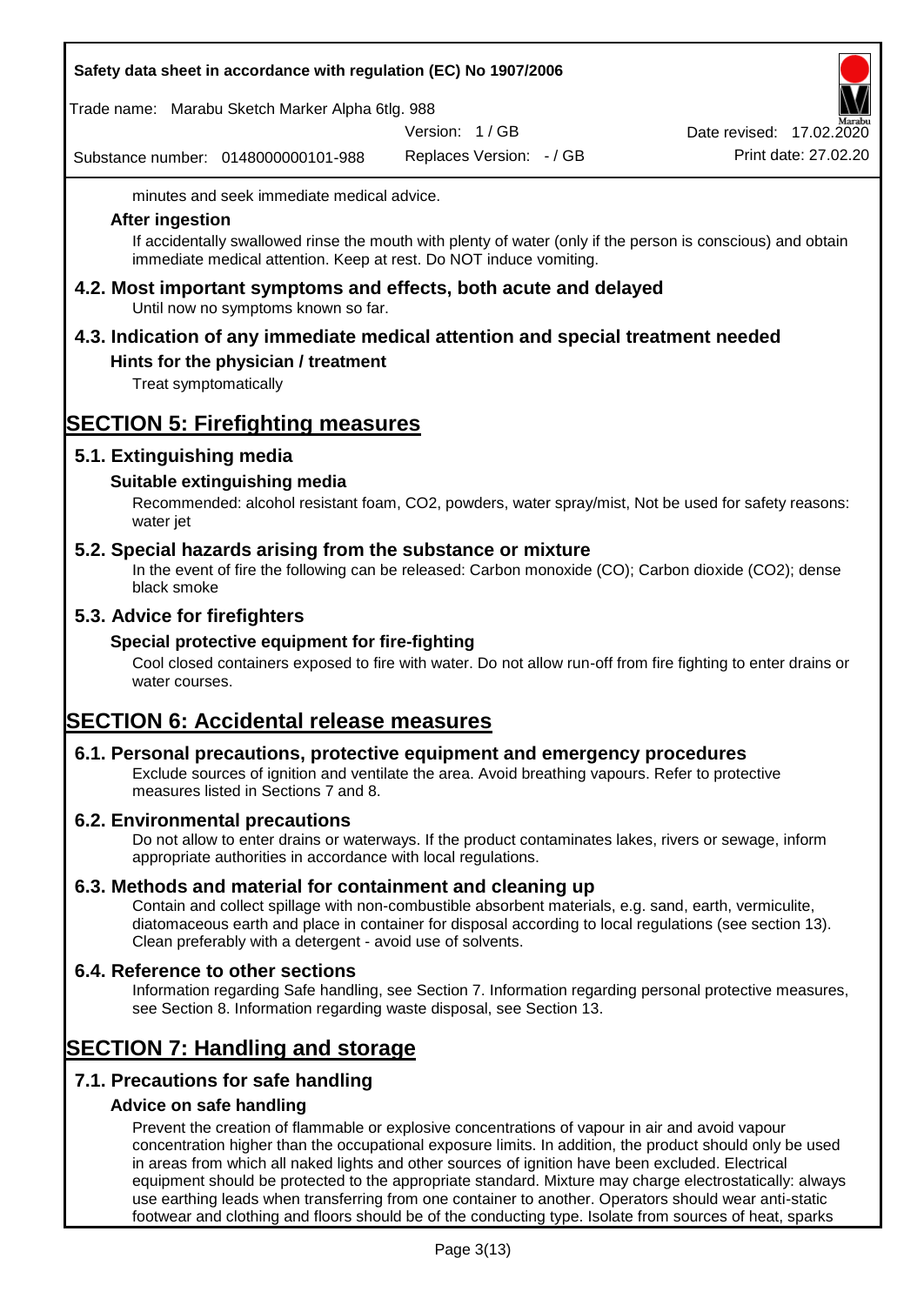| Safety data sheet in accordance with regulation (EC) No 1907/2006                                                                                                                                                                                                                                                                                                                                                                                                                                                                                                                                                                                                                                         |            |                                        |                                   |            |                          |
|-----------------------------------------------------------------------------------------------------------------------------------------------------------------------------------------------------------------------------------------------------------------------------------------------------------------------------------------------------------------------------------------------------------------------------------------------------------------------------------------------------------------------------------------------------------------------------------------------------------------------------------------------------------------------------------------------------------|------------|----------------------------------------|-----------------------------------|------------|--------------------------|
| Trade name: Marabu Sketch Marker Alpha 6tlg. 988                                                                                                                                                                                                                                                                                                                                                                                                                                                                                                                                                                                                                                                          |            |                                        |                                   |            |                          |
|                                                                                                                                                                                                                                                                                                                                                                                                                                                                                                                                                                                                                                                                                                           |            | Version: 1/GB                          |                                   |            | Date revised: 17.02.2020 |
| Substance number: 0148000000101-988                                                                                                                                                                                                                                                                                                                                                                                                                                                                                                                                                                                                                                                                       |            |                                        | Replaces Version: - / GB          |            | Print date: 27.02.20     |
| and open flame. No sparking tools should be used. Avoid skin and eye contact. Avoid the inhalation of<br>particulates and spray mist arising from the application of this mixture. Smoking, eating and drinking shall<br>be prohibited in application area. For personal protection see Section 8. Never use pressure to empty:<br>container is not a pressure vessel. Always keep in containers of same material as the original one.<br>Comply with the health and safety at work laws. Do not allow to enter drains or water courses.<br>Advice on protection against fire and explosion<br>Vapours are heavier than air and may spread along floors. Vapours may form explosive mixtures with<br>air. |            |                                        |                                   |            |                          |
|                                                                                                                                                                                                                                                                                                                                                                                                                                                                                                                                                                                                                                                                                                           |            |                                        |                                   |            |                          |
| Classification of fires / temperature class / Ignition group / Dust explosion class<br><b>Classification of fires</b><br>Temperature class<br>T3                                                                                                                                                                                                                                                                                                                                                                                                                                                                                                                                                          |            |                                        | B (Combustible liquid substances) |            |                          |
| 7.2. Conditions for safe storage, including any incompatibilities                                                                                                                                                                                                                                                                                                                                                                                                                                                                                                                                                                                                                                         |            |                                        |                                   |            |                          |
| Requirements for storage rooms and vessels                                                                                                                                                                                                                                                                                                                                                                                                                                                                                                                                                                                                                                                                |            |                                        |                                   |            |                          |
| Electrical installations/working materials must comply with the local applied technological safety<br>standards. Storage rooms in which filling operations take place must have a conducting floor. Store in<br>accordance with national regulation                                                                                                                                                                                                                                                                                                                                                                                                                                                       |            |                                        |                                   |            |                          |
| Hints on storage assembly                                                                                                                                                                                                                                                                                                                                                                                                                                                                                                                                                                                                                                                                                 |            |                                        |                                   |            |                          |
| Store away from oxidising agents, from strongly alkaline and strongly acid materials.                                                                                                                                                                                                                                                                                                                                                                                                                                                                                                                                                                                                                     |            |                                        |                                   |            |                          |
| Further information on storage conditions                                                                                                                                                                                                                                                                                                                                                                                                                                                                                                                                                                                                                                                                 |            |                                        |                                   |            |                          |
| Observe label precautions. Store between 15 and 30 °C in a dry, well ventilated place away from<br>sources of heat and direct sunlight. Keep container tightly closed. Keep away from sources of ignition.<br>No smoking. Prevent unauthorised access. Containers which are opened must be carefully resealed and<br>kept upright to prevent leakage.                                                                                                                                                                                                                                                                                                                                                     |            |                                        |                                   |            |                          |
| 7.3. Specific end use(s)<br>Paint                                                                                                                                                                                                                                                                                                                                                                                                                                                                                                                                                                                                                                                                         |            |                                        |                                   |            |                          |
| <b>SECTION 8: Exposure controls/personal protection</b>                                                                                                                                                                                                                                                                                                                                                                                                                                                                                                                                                                                                                                                   |            |                                        |                                   |            |                          |
| 8.1. Control parameters                                                                                                                                                                                                                                                                                                                                                                                                                                                                                                                                                                                                                                                                                   |            |                                        |                                   |            |                          |
| <b>Exposure limit values</b>                                                                                                                                                                                                                                                                                                                                                                                                                                                                                                                                                                                                                                                                              |            |                                        |                                   |            |                          |
|                                                                                                                                                                                                                                                                                                                                                                                                                                                                                                                                                                                                                                                                                                           |            |                                        |                                   |            |                          |
| <b>Ethanol</b><br>List                                                                                                                                                                                                                                                                                                                                                                                                                                                                                                                                                                                                                                                                                    | EH40       |                                        |                                   |            |                          |
| <b>Type</b>                                                                                                                                                                                                                                                                                                                                                                                                                                                                                                                                                                                                                                                                                               | <b>WEL</b> |                                        |                                   |            |                          |
| Value                                                                                                                                                                                                                                                                                                                                                                                                                                                                                                                                                                                                                                                                                                     | 1920       | mg/m <sup>3</sup>                      |                                   | 1000       | ppm(V)                   |
| <b>Status: 2011</b>                                                                                                                                                                                                                                                                                                                                                                                                                                                                                                                                                                                                                                                                                       |            |                                        |                                   |            |                          |
| 1-Methoxy-2-propanol                                                                                                                                                                                                                                                                                                                                                                                                                                                                                                                                                                                                                                                                                      |            |                                        |                                   |            |                          |
| List                                                                                                                                                                                                                                                                                                                                                                                                                                                                                                                                                                                                                                                                                                      | EH40       |                                        |                                   |            |                          |
| <b>Type</b>                                                                                                                                                                                                                                                                                                                                                                                                                                                                                                                                                                                                                                                                                               | <b>WEL</b> |                                        |                                   |            |                          |
| Value<br>Short term exposure limit                                                                                                                                                                                                                                                                                                                                                                                                                                                                                                                                                                                                                                                                        | 375<br>560 | mg/m <sup>3</sup><br>mg/m <sup>3</sup> |                                   | 100<br>150 | ppm(V)<br>ppm(V)         |
| Skin resorption / sensibilisation: Sk;                                                                                                                                                                                                                                                                                                                                                                                                                                                                                                                                                                                                                                                                    |            | <b>Status: 2011</b>                    |                                   |            |                          |
| <b>Derived No/Minimal Effect Levels (DNEL/DMEL)</b>                                                                                                                                                                                                                                                                                                                                                                                                                                                                                                                                                                                                                                                       |            |                                        |                                   |            |                          |
| <b>Ethanol</b>                                                                                                                                                                                                                                                                                                                                                                                                                                                                                                                                                                                                                                                                                            |            |                                        |                                   |            |                          |
| Type of value                                                                                                                                                                                                                                                                                                                                                                                                                                                                                                                                                                                                                                                                                             |            |                                        | Derived No Effect Level (DNEL)    |            |                          |
| Reference group                                                                                                                                                                                                                                                                                                                                                                                                                                                                                                                                                                                                                                                                                           | Worker     |                                        |                                   |            |                          |
| Duration of exposure                                                                                                                                                                                                                                                                                                                                                                                                                                                                                                                                                                                                                                                                                      | Long term  |                                        |                                   |            |                          |
| Route of exposure                                                                                                                                                                                                                                                                                                                                                                                                                                                                                                                                                                                                                                                                                         | inhalative |                                        |                                   |            |                          |
| Mode of action                                                                                                                                                                                                                                                                                                                                                                                                                                                                                                                                                                                                                                                                                            |            | Systemic effects                       |                                   |            |                          |
| Concentration                                                                                                                                                                                                                                                                                                                                                                                                                                                                                                                                                                                                                                                                                             |            | 950                                    |                                   |            | mg/m <sup>3</sup>        |
| Type of value<br>Reference group                                                                                                                                                                                                                                                                                                                                                                                                                                                                                                                                                                                                                                                                          | Worker     |                                        | Derived No Effect Level (DNEL)    |            |                          |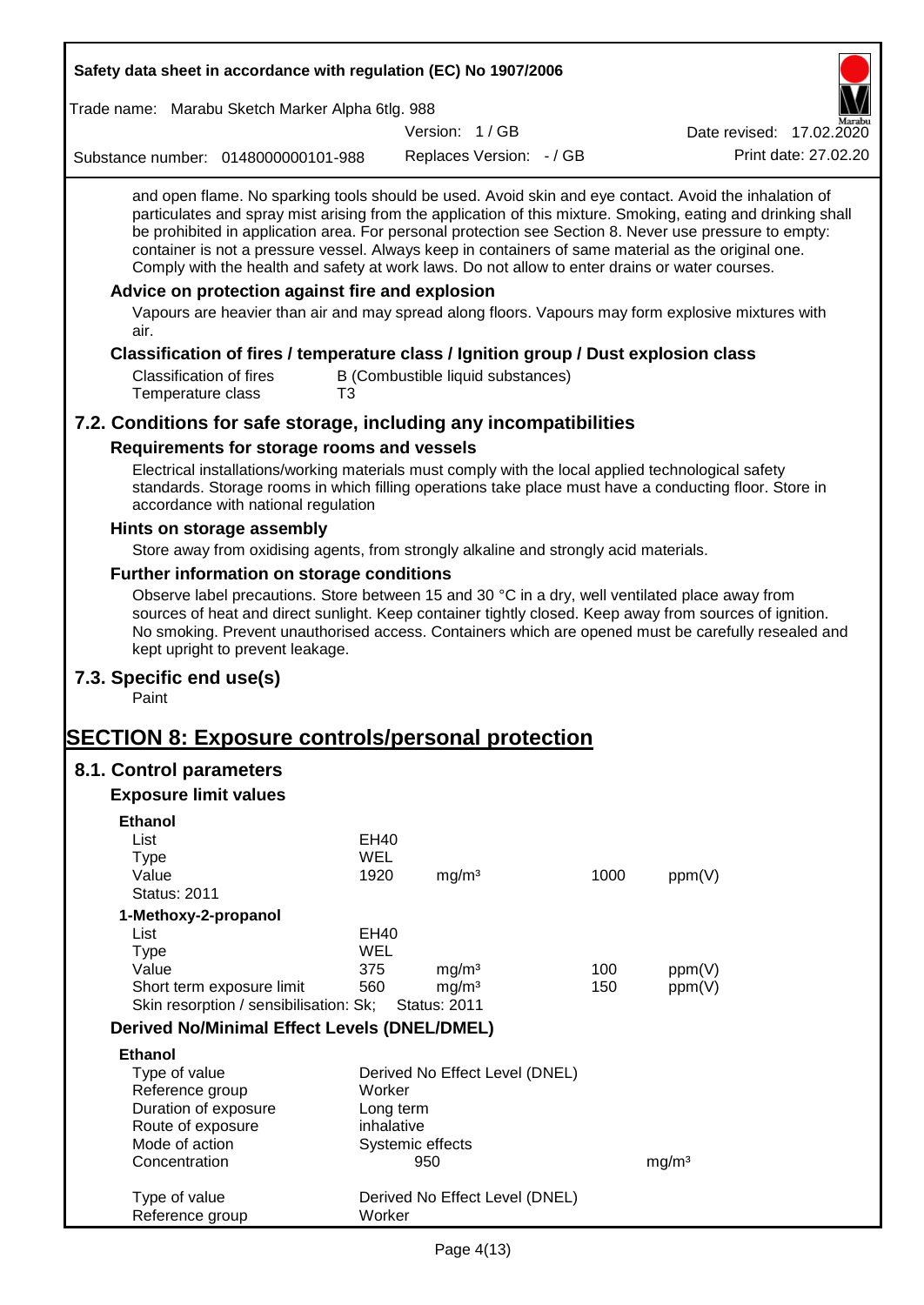| Safety data sheet in accordance with regulation (EC) No 1907/2006 |                                |                          |
|-------------------------------------------------------------------|--------------------------------|--------------------------|
| Trade name: Marabu Sketch Marker Alpha 6tlg. 988                  |                                |                          |
|                                                                   | Version: 1/GB                  | Date revised: 17.02.2020 |
| Substance number: 0148000000101-988                               | Replaces Version: - / GB       | Print date: 27.02.20     |
| Duration of exposure                                              | Short term                     |                          |
| Route of exposure                                                 | inhalative                     |                          |
| Mode of action                                                    | Local effects                  |                          |
| Concentration                                                     | 1900                           | mg/m <sup>3</sup>        |
| Type of value                                                     | Derived No Effect Level (DNEL) |                          |
| Reference group                                                   | Worker                         |                          |
| Duration of exposure                                              | Long term                      |                          |
| Route of exposure                                                 | dermal                         |                          |
| Mode of action                                                    | Systemic effects               |                          |
| Concentration                                                     | 343                            | mg/kg/d                  |
| Type of value                                                     | Derived No Effect Level (DNEL) |                          |
| Reference group                                                   | Consumer                       |                          |
| Duration of exposure                                              | Long term                      |                          |
| Route of exposure                                                 | inhalative                     |                          |
| Mode of action                                                    | Systemic effects               |                          |
| Concentration                                                     | 114                            | mg/m <sup>3</sup>        |
| Type of value                                                     | Derived No Effect Level (DNEL) |                          |
| Reference group                                                   | Consumer                       |                          |
| Duration of exposure                                              | Short term                     |                          |
| Route of exposure                                                 | inhalative                     |                          |
| Mode of action                                                    | Local effects                  |                          |
| Concentration                                                     | 950                            | mg/m <sup>3</sup>        |
|                                                                   |                                |                          |
| Type of value                                                     | Derived No Effect Level (DNEL) |                          |
| Reference group                                                   | Consumer                       |                          |
| Duration of exposure                                              | Long term                      |                          |
| Route of exposure                                                 | dermal                         |                          |
| Mode of action                                                    | Systemic effects               |                          |
| Concentration                                                     | 206                            | mg/kg/d                  |
| Type of value                                                     | Derived No Effect Level (DNEL) |                          |
| Reference group                                                   | Consumer                       |                          |
| Duration of exposure                                              | Long term                      |                          |
| Route of exposure                                                 | oral                           |                          |
| Mode of action                                                    | Systemic effects               |                          |
| Concentration                                                     | 87                             | mg/kg/d                  |
| 1-Methoxy-2-propanol                                              |                                |                          |
| Type of value                                                     | Derived No Effect Level (DNEL) |                          |
| Reference group                                                   | Worker                         |                          |
| Duration of exposure                                              | Acute                          |                          |
| Route of exposure                                                 | inhalative                     |                          |
| Mode of action                                                    | Local effects                  |                          |
| Concentration                                                     | 553,5                          |                          |
|                                                                   |                                | mg/m <sup>3</sup>        |
| Type of value                                                     | Derived No Effect Level (DNEL) |                          |
| Reference group                                                   | Worker                         |                          |
| Duration of exposure                                              | Long term                      |                          |
| Route of exposure                                                 | dermal                         |                          |
| Mode of action                                                    | Systemic effects               |                          |
| Concentration                                                     | 50,6                           | mg/person/               |
|                                                                   |                                | d                        |
| Type of value                                                     | Derived No Effect Level (DNEL) |                          |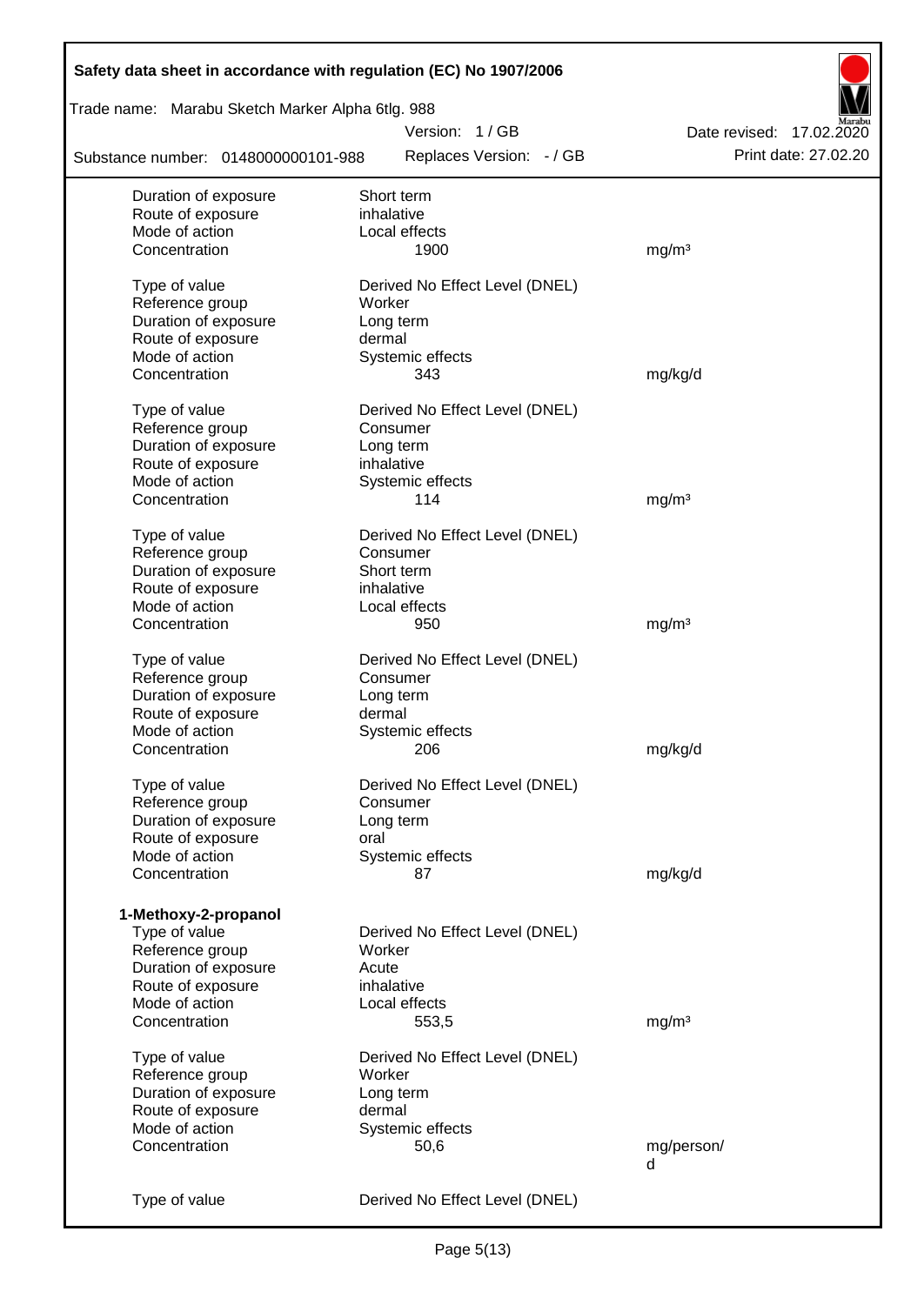| Safety data sheet in accordance with regulation (EC) No 1907/2006 |                                |                          |
|-------------------------------------------------------------------|--------------------------------|--------------------------|
| Trade name: Marabu Sketch Marker Alpha 6tlg. 988                  |                                |                          |
|                                                                   | Version: 1/GB                  | Date revised: 17,02,2020 |
| Substance number: 0148000000101-988                               | Replaces Version: - / GB       | Print date: 27.02.20     |
| Reference group                                                   | Worker                         |                          |
| Duration of exposure                                              | Long term                      |                          |
| Route of exposure                                                 | inhalative                     |                          |
| Mode of action                                                    | Systemic effects               |                          |
| Concentration                                                     | 369                            | mg/m <sup>3</sup>        |
| Type of value                                                     | Derived No Effect Level (DNEL) |                          |
| Reference group                                                   | <b>General Population</b>      |                          |
| Duration of exposure                                              | Long term                      |                          |
| Route of exposure                                                 | dermal                         |                          |
| Mode of action                                                    | Systemic effects               |                          |
| Concentration                                                     | 18,1                           | mg/kg                    |
| Type of value                                                     | Derived No Effect Level (DNEL) |                          |
| Reference group                                                   | <b>General Population</b>      |                          |
| Duration of exposure                                              | Long term                      |                          |
| Route of exposure                                                 | inhalative                     |                          |
| Mode of action                                                    | Systemic effects               |                          |
| Concentration                                                     | 43,9                           | mg/m <sup>3</sup>        |
| Type of value                                                     | Derived No Effect Level (DNEL) |                          |
| Reference group                                                   | <b>General Population</b>      |                          |
| Duration of exposure                                              | Long term                      |                          |
| Route of exposure                                                 | oral                           |                          |
| Mode of action                                                    | Systemic effects               |                          |
| Concentration                                                     | 3,3                            | mg/kg/d                  |
|                                                                   |                                |                          |
| <b>Predicted No Effect Concentration (PNEC)</b>                   |                                |                          |
| <b>Ethanol</b>                                                    |                                |                          |
| Type of value                                                     | <b>PNEC</b>                    |                          |
| Type<br>Concentration                                             | Freshwater<br>0,96             |                          |
|                                                                   |                                | mg/l                     |
| Type of value                                                     | <b>PNEC</b>                    |                          |
| <b>Type</b>                                                       | Saltwater                      |                          |
| Concentration                                                     | 0,79                           | mg/l                     |
| Type of value                                                     | <b>PNEC</b>                    |                          |
| <b>Type</b>                                                       | Water (intermittent release)   |                          |
| Concentration                                                     | 2,75                           | mg/l                     |
| Type of value                                                     | <b>PNEC</b>                    |                          |
| <b>Type</b>                                                       | Sewage treatment plant (STP)   |                          |
| Concentration                                                     | 580                            | mg/l                     |
| Type of value                                                     | <b>PNEC</b>                    |                          |
| <b>Type</b>                                                       | Freshwater sediment            |                          |
| Concentration                                                     | 3,6                            | mg/kg                    |
|                                                                   | <b>PNEC</b>                    |                          |
| Type of value                                                     | Marine sediment                |                          |
| <b>Type</b><br>Concentration                                      | 2,9                            |                          |
|                                                                   |                                | mg/kg                    |
| Type of value                                                     | <b>PNEC</b>                    |                          |
| <b>Type</b>                                                       | Soil                           |                          |
| Concentration                                                     | 0,63                           | mg/kg                    |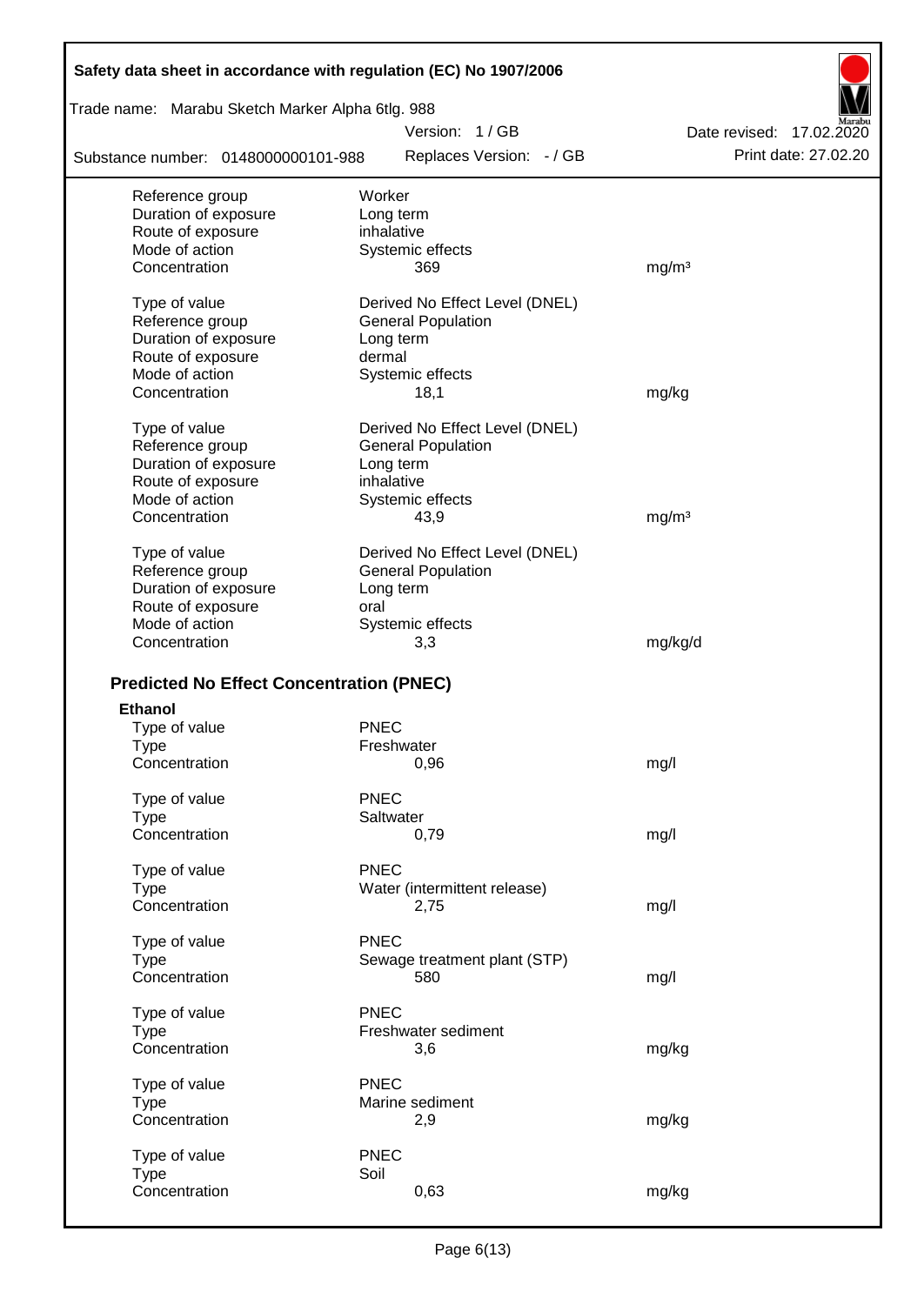|                      | Safety data sheet in accordance with regulation (EC) No 1907/2006 |                              |                          |
|----------------------|-------------------------------------------------------------------|------------------------------|--------------------------|
|                      | Trade name: Marabu Sketch Marker Alpha 6tlg. 988                  |                              |                          |
|                      |                                                                   | Version: 1/GB                | Date revised: 17.02.2020 |
|                      | Substance number: 0148000000101-988                               | Replaces Version: - / GB     | Print date: 27.02.20     |
| 1-Methoxy-2-propanol |                                                                   |                              |                          |
| Type of value        | <b>PNEC</b>                                                       |                              |                          |
| <b>Type</b>          |                                                                   | Freshwater                   |                          |
| Concentration        |                                                                   | 10                           | mg/l                     |
| Type of value        | <b>PNEC</b>                                                       |                              |                          |
| <b>Type</b>          | Water                                                             |                              |                          |
| Concentration        |                                                                   | 41,6                         | mg/kg                    |
| Type of value        | <b>PNEC</b>                                                       |                              |                          |
| <b>Type</b>          | Sediment                                                          |                              |                          |
| Concentration        |                                                                   | 41,6                         | mg/kg                    |
| Type of value        | <b>PNEC</b>                                                       |                              |                          |
| <b>Type</b>          |                                                                   | Marine sediment              |                          |
| Concentration        |                                                                   | 4,17                         | mg/kg                    |
| Type of value        | <b>PNEC</b>                                                       |                              |                          |
| <b>Type</b>          | Soil                                                              |                              |                          |
| Concentration        |                                                                   | 2,47                         | mg/kg                    |
| Type of value        | <b>PNEC</b>                                                       |                              |                          |
| <b>Type</b>          |                                                                   | Sewage treatment plant (STP) |                          |
| Concentration        |                                                                   | 100                          | mg/l                     |
|                      |                                                                   |                              |                          |

# **8.2. Exposure controls**

#### **Exposure controls**

Provide adequate ventilation. Where reasonably practicable this should be achieved by the use of local exhaust ventilation and good general extraction. If these are not sufficient to maintain concentrations of particulates and solvent vapour below the OEL, suitable respiratory protection must be worn.

#### **Respiratory protection**

If workers are exposed to concentrations above the exposure limit they must use appropriate, certified respirators. Full mask, filter A

#### **Hand protection**

There is no one glove material or combination of materials that will give unlimited resistance to any individual or combination of chemicals.

For prolonged or repeated handling nitrile rubber gloves with textile undergloves are required.

| Material thickness | 0.5 | mm  |
|--------------------|-----|-----|
| Breakthrough time  | 30  | min |

The breakthrough time must be greater than the end use time of the product.

The instructions and information provided by the glove manufacturer on use, storage, maintenance and replacement must be followed.

Gloves should be replaced regularly and if there is any sign of damage to the glove material.

Always ensure that gloves are free from defects and that they are stored and used correctly.

The performance or effectiveness of the glove may be reduced by physical/ chemical damage and poor maintenance.

Barrier creams may help to protect the exposed areas of the skin, they should however not be applied once exposure has occurred.

#### **Eye protection**

Use safety eyewear designed to protect against splash of liquids.

#### **Body protection**

Cotton or cotton/synthetic overalls or coveralls are normally suitable.

# **SECTION 9: Physical and chemical properties**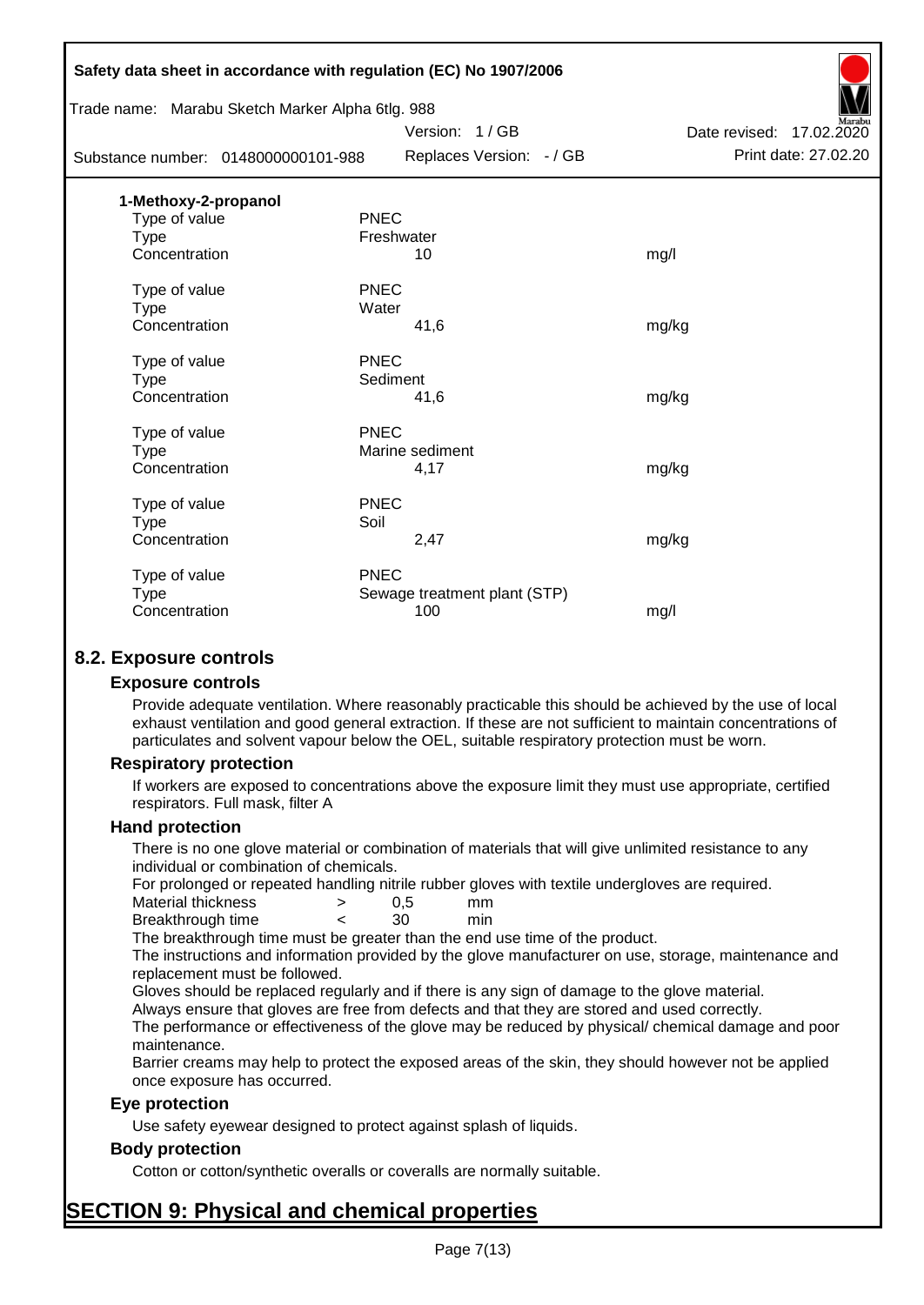| Safety data sheet in accordance with regulation (EC) No 1907/2006 |          |                          |                 |                          |
|-------------------------------------------------------------------|----------|--------------------------|-----------------|--------------------------|
| Trade name: Marabu Sketch Marker Alpha 6tlg. 988                  |          |                          |                 |                          |
|                                                                   |          | Version: 1/GB            |                 | Date revised: 17.02.2020 |
| Substance number: 0148000000101-988                               |          | Replaces Version: - / GB |                 | Print date: 27.02.20     |
| 9.1. Information on basic physical and chemical properties        |          |                          |                 |                          |
| <b>Form</b>                                                       | Liquid   |                          |                 |                          |
| <b>Colour</b>                                                     | grey     |                          |                 |                          |
| <b>Odour</b>                                                      |          | solvent-like             |                 |                          |
| <b>Odour threshold</b>                                            |          |                          |                 |                          |
| Remarks                                                           |          | No data available        |                 |                          |
| pH value                                                          |          |                          |                 |                          |
| Remarks                                                           |          | Not applicable           |                 |                          |
| <b>Melting point</b>                                              |          |                          |                 |                          |
| Remarks                                                           |          | not determined           |                 |                          |
| <b>Freezing point</b>                                             |          |                          |                 |                          |
| Remarks                                                           |          | not determined           |                 |                          |
| Initial boiling point and boiling range                           |          |                          |                 |                          |
| Value                                                             | appr.    | 78                       | $^{\circ}C$     |                          |
| <b>Flash point</b>                                                |          |                          |                 |                          |
| Value                                                             |          | 12                       | $^{\circ}C$     |                          |
| Evaporation rate (ether $= 1$ ) :                                 |          |                          |                 |                          |
| Remarks                                                           |          | not determined           |                 |                          |
| Flammability (solid, gas)<br>Not applicable                       |          |                          |                 |                          |
| Upper/lower flammability or explosive limits                      |          |                          |                 |                          |
| Lower explosion limit                                             | appr.    | 1,5                      | %(V)            |                          |
| Upper explosion limit                                             | appr.    | 15                       | $%$ (V)         |                          |
| Source                                                            |          | Literature value         |                 |                          |
| Vapour pressure                                                   |          |                          |                 |                          |
| Value                                                             | appr. 59 |                          | hPa             |                          |
| <b>Vapour density</b>                                             |          |                          |                 |                          |
| Remarks                                                           |          | not determined           |                 |                          |
| <b>Density</b>                                                    |          |                          |                 |                          |
| Remarks                                                           |          | not determined           |                 |                          |
| Solubility in water                                               |          |                          |                 |                          |
| Remarks                                                           |          | partially miscible       |                 |                          |
| <b>Partition coefficient: n-octanol/water</b>                     |          |                          |                 |                          |
| Remarks                                                           |          | Not applicable           |                 |                          |
| Ignition temperature                                              |          |                          |                 |                          |
| Value                                                             | appr.    | 287                      | $\rm ^{\circ}C$ |                          |
| Source                                                            |          | Literature value         |                 |                          |
| <b>Efflux time</b>                                                |          |                          |                 |                          |
| Value<br>Temperature                                              | $\lt$    | 12<br>20<br>$^{\circ}C$  | s               |                          |
| Method                                                            |          | DIN 53211 4 mm           |                 |                          |
| <b>Explosive properties</b>                                       |          |                          |                 |                          |
| evaluation                                                        | no       |                          |                 |                          |
| <b>Oxidising properties</b>                                       |          |                          |                 |                          |
| evaluation                                                        |          | None known               |                 |                          |
| 9.2. Other information                                            |          |                          |                 |                          |
|                                                                   |          |                          |                 |                          |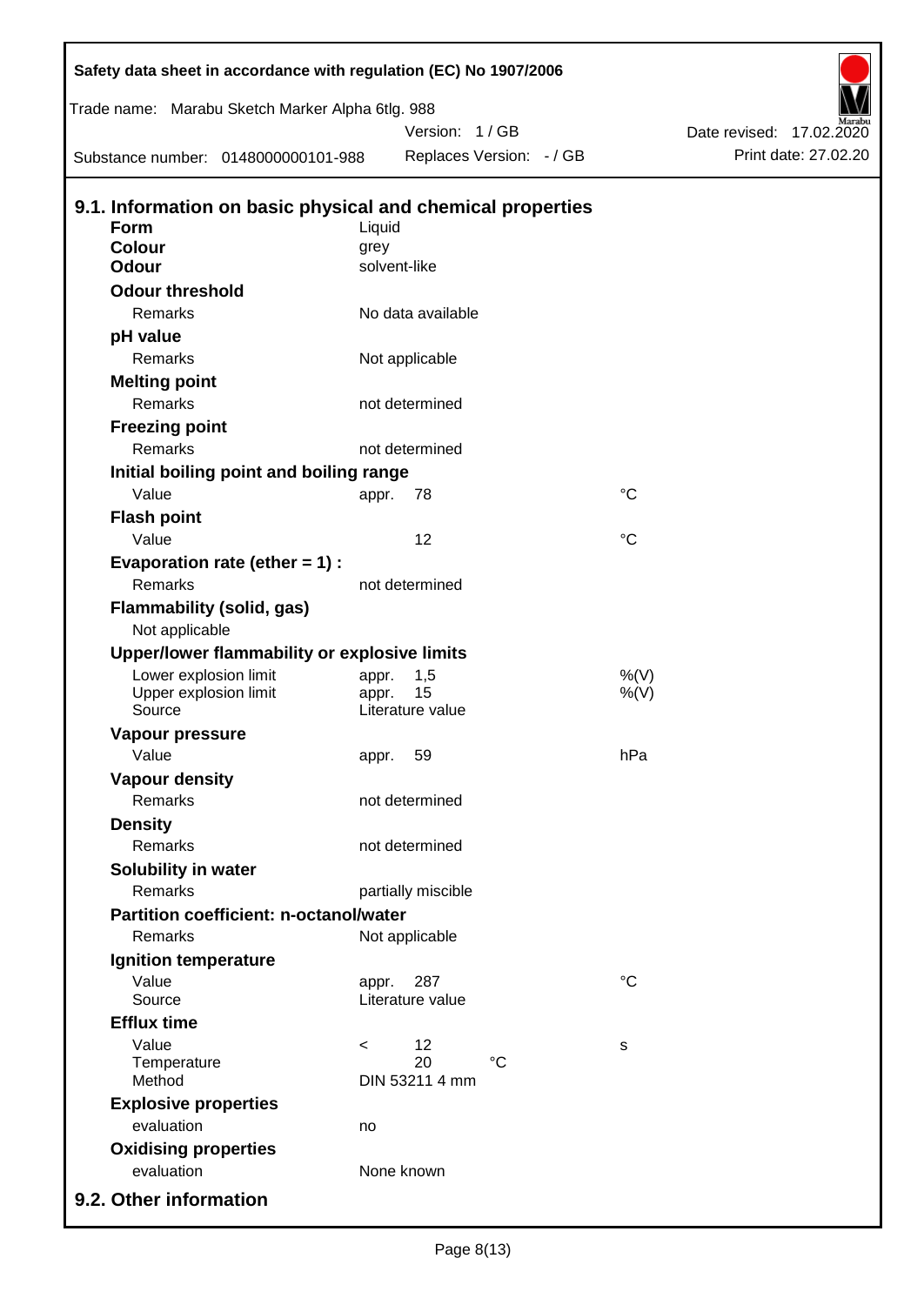| Safety data sheet in accordance with regulation (EC) No 1907/2006                                                                                                     |          |                                      |                                                                   |                          |  |
|-----------------------------------------------------------------------------------------------------------------------------------------------------------------------|----------|--------------------------------------|-------------------------------------------------------------------|--------------------------|--|
| Trade name: Marabu Sketch Marker Alpha 6tlg. 988                                                                                                                      |          |                                      |                                                                   |                          |  |
|                                                                                                                                                                       |          | Version: 1/GB                        |                                                                   | Date revised: 17.02.2020 |  |
| Substance number: 0148000000101-988                                                                                                                                   |          | Replaces Version: - / GB             |                                                                   | Print date: 27.02.20     |  |
| <b>Other information</b><br>The physical specifications are approximate values and refer to the used safety relevant component(s).                                    |          |                                      |                                                                   |                          |  |
| <b>SECTION 10: Stability and reactivity</b>                                                                                                                           |          |                                      |                                                                   |                          |  |
| 10.1. Reactivity<br>No hazardous reactions when stored and handled according to prescribed instructions.                                                              |          |                                      |                                                                   |                          |  |
| 10.2. Chemical stability<br>Stable under recommended storage and handling conditions (see section 7).                                                                 |          |                                      |                                                                   |                          |  |
| 10.3. Possibility of hazardous reactions<br>Keep away from oxidising agents, strongly alkaline and strongly acid materials in order to avoid<br>exothermic reactions. |          |                                      |                                                                   |                          |  |
| 10.4. Conditions to avoid<br>When exposed to high temperatures may produce hazardous decomposition products.                                                          |          |                                      |                                                                   |                          |  |
| 10.5. Incompatible materials<br>No hazardous reactions when stored and handled according to prescribed instructions.                                                  |          |                                      |                                                                   |                          |  |
| 10.6. Hazardous decomposition products<br>See chapter 5.2 (Firefighting measures - Special hazards arising from the substance or mixture).                            |          |                                      |                                                                   |                          |  |
| <b>SECTION 11: Toxicological information</b>                                                                                                                          |          |                                      |                                                                   |                          |  |
| 11.1. Information on toxicological effects                                                                                                                            |          |                                      |                                                                   |                          |  |
| <b>Acute oral toxicity</b>                                                                                                                                            |          |                                      |                                                                   |                          |  |
|                                                                                                                                                                       |          |                                      |                                                                   |                          |  |
| Remarks                                                                                                                                                               |          |                                      | Based on available data, the classification criteria are not met. |                          |  |
| <b>Acute oral toxicity (Components)</b>                                                                                                                               |          |                                      |                                                                   |                          |  |
| 1-Methoxy-2-propanol                                                                                                                                                  |          |                                      |                                                                   |                          |  |
| <b>Species</b>                                                                                                                                                        | rat      |                                      |                                                                   |                          |  |
| LD50                                                                                                                                                                  |          | 5200                                 | mg/kg                                                             |                          |  |
| <b>Acute dermal toxicity</b><br>Remarks                                                                                                                               |          |                                      | Based on available data, the classification criteria are not met. |                          |  |
| <b>Acute dermal toxicity (Components)</b>                                                                                                                             |          |                                      |                                                                   |                          |  |
| 1-Methoxy-2-propanol<br>Species<br>LD50                                                                                                                               | rabbit   | 14000                                |                                                                   |                          |  |
|                                                                                                                                                                       |          |                                      | mg/kg                                                             |                          |  |
| <b>Acute inhalational toxicity</b><br>Remarks                                                                                                                         |          |                                      | Based on available data, the classification criteria are not met. |                          |  |
| <b>Skin corrosion/irritation</b>                                                                                                                                      |          |                                      |                                                                   |                          |  |
| Remarks                                                                                                                                                               |          |                                      | Based on available data, the classification criteria are not met. |                          |  |
| Serious eye damage/irritation                                                                                                                                         |          |                                      |                                                                   |                          |  |
| evaluation<br>Remarks                                                                                                                                                 | irritant | The classification criteria are met. |                                                                   |                          |  |
| <b>Sensitization</b>                                                                                                                                                  |          |                                      |                                                                   |                          |  |
| Remarks                                                                                                                                                               |          |                                      | Based on available data, the classification criteria are not met. |                          |  |
| <b>Mutagenicity</b>                                                                                                                                                   |          |                                      |                                                                   |                          |  |
| Remarks<br><b>Reproductive toxicity</b>                                                                                                                               |          |                                      | Based on available data, the classification criteria are not met. |                          |  |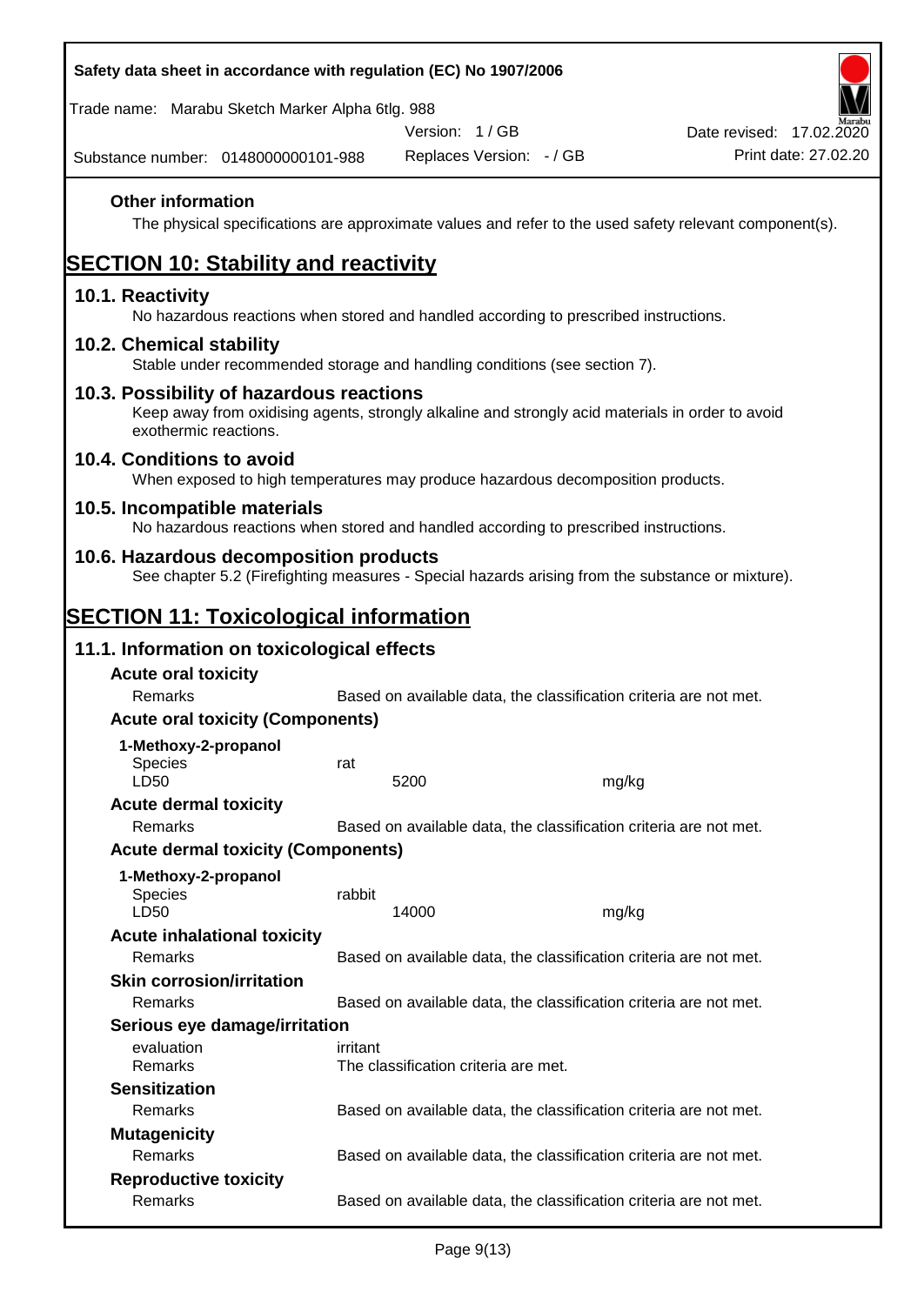#### **Safety data sheet in accordance with regulation (EC) No 1907/2006**

Trade name: Marabu Sketch Marker Alpha 6tlg. 988

Version: 1 / GB

Replaces Version: - / GB Print date: 27.02.20 Date revised: 17.02.2020

Substance number: 0148000000101-988

| Carcinogenicity<br>Remarks<br><b>Specific Target Organ Toxicity (STOT)</b> | Based on available data, the classification criteria are not met. |
|----------------------------------------------------------------------------|-------------------------------------------------------------------|
| Single exposure<br>Remarks                                                 | Based on available data, the classification criteria are not met. |
| <b>Repeated exposure</b><br>Remarks<br><b>Aspiration hazard</b>            | Based on available data, the classification criteria are not met. |

Based on available data, the classification criteria are not met.

# **Experience in practice**

Exposure to component solvents vapours concentration in excess of the stated occupational exposure limit may result in adverse health effects such as mucous membrane and respiratory system irritation and adverse effects on kidney, liver and central nervous system. Symptoms and signs include headache, dizziness, fatigue, muscular weakness, drowsiness and in extreme cases, loss of consciousness. Solvents may cause some of the above effects by absorption through the skin. Repeated or prolonged contact with the mixture may cause removal of natural fat from the skin resulting in non-allergic contact dermatitis and absorption through the skin. The liquid splashed in the eyes may cause irritation and reversible damage. Ingestion may cause nausea, diarrhoea and vomiting. This takes into account, where known, delayed and immediate effects and also chronic effects of components from short-term and long-term exposure by oral, inhalation and dermal routes of exposure and eye contact.

#### **Other information**

There are no data available on the mixture itself.

The mixture has been assessed following the additivity method of the CLP Regulation (EC) No 1272/2008 and classified for toxicological hazards accordingly.

# **SECTION 12: Ecological information**

# **12.1. Toxicity**

#### **General information**

There are no data available on the mixture itself.Do not allow to enter drains or water courses.The mixture has been assessed following the summation method of the CLP Regulation (EC) No 1272/2008 and is not classified as dangerous for the environment.

#### **Fish toxicity (Components)**

| 1-Methoxy-2-propanol                  |   |                  |                              |      |
|---------------------------------------|---|------------------|------------------------------|------|
| Species                               |   |                  | golden orfe (Leuciscus idus) |      |
| LC0                                   | ⋗ | 4600             |                              | mq/l |
| Duration of exposure                  |   | 96               | h                            |      |
| <b>Daphnia toxicity (Components)</b>  |   |                  |                              |      |
| 1-Methoxy-2-propanol                  |   |                  |                              |      |
| <b>Species</b>                        |   | Daphnia magna    |                              |      |
| EC50                                  |   | 23300            |                              | mq/1 |
| Duration of exposure                  |   | 48               | h                            |      |
| <b>Algae toxicity (Components)</b>    |   |                  |                              |      |
| 1-Methoxy-2-propanol                  |   |                  |                              |      |
| Species                               |   | Desmodesmus      |                              |      |
| EC50                                  | ⋗ | 1000             |                              | mq/1 |
| Duration of exposure                  |   | 168              | h                            |      |
| <b>Bacteria toxicity (Components)</b> |   |                  |                              |      |
| 1-Methoxy-2-propanol                  |   |                  |                              |      |
| Species                               |   | activated sludge |                              |      |

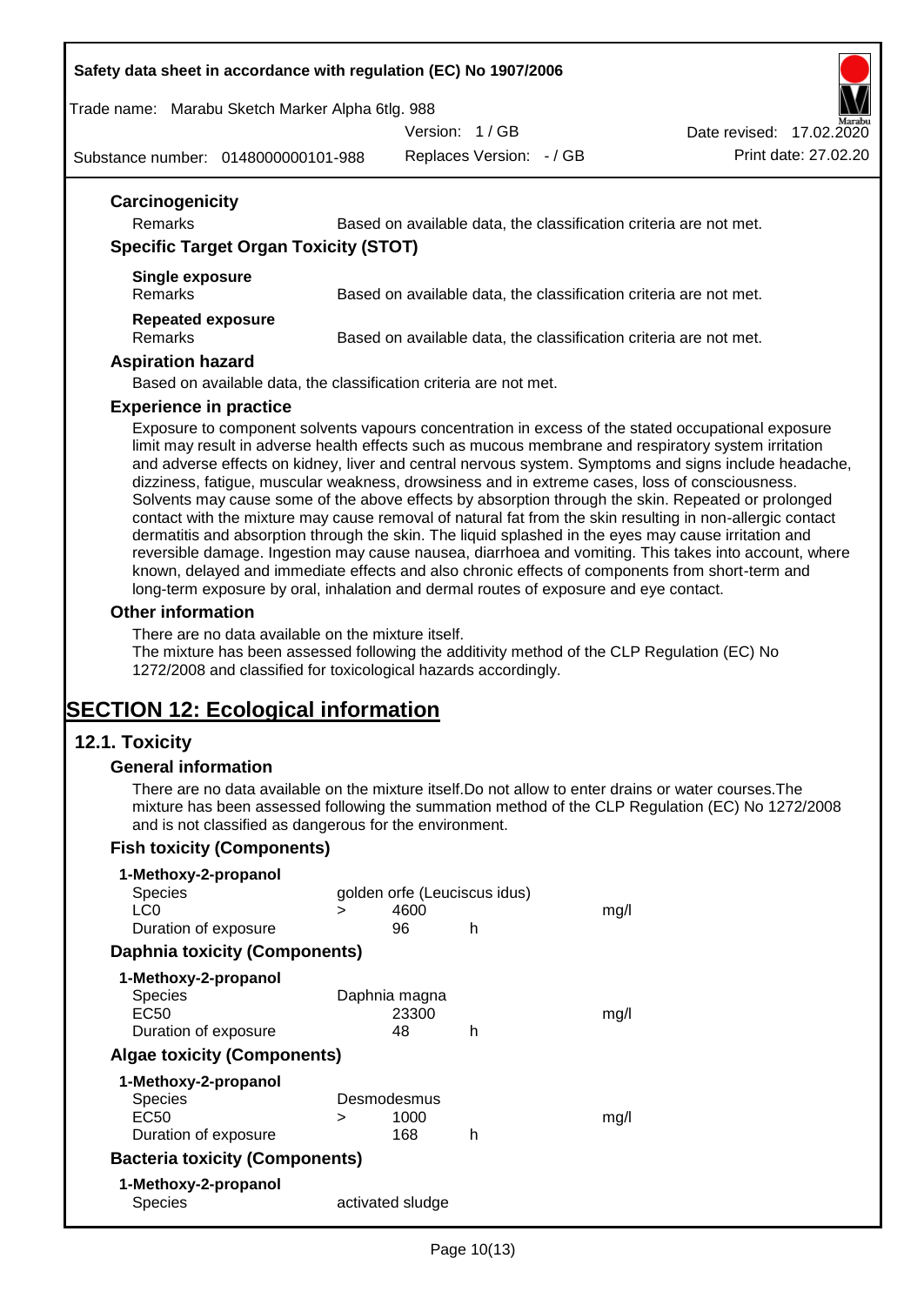| Safety data sheet in accordance with regulation (EC) No 1907/2006<br>Trade name: Marabu Sketch Marker Alpha 6tlg. 988                                               |                                                                                                                                                                                                                                                                                                                                                                                                                                                                      |                   | Version: 1/GB  |                          |                                                         | Date revised: 17.02.2020 |                      |
|---------------------------------------------------------------------------------------------------------------------------------------------------------------------|----------------------------------------------------------------------------------------------------------------------------------------------------------------------------------------------------------------------------------------------------------------------------------------------------------------------------------------------------------------------------------------------------------------------------------------------------------------------|-------------------|----------------|--------------------------|---------------------------------------------------------|--------------------------|----------------------|
| Substance number: 0148000000101-988                                                                                                                                 |                                                                                                                                                                                                                                                                                                                                                                                                                                                                      |                   |                | Replaces Version: - / GB |                                                         |                          | Print date: 27.02.20 |
| <b>EC50</b>                                                                                                                                                         |                                                                                                                                                                                                                                                                                                                                                                                                                                                                      | $\, > \,$         | 1000           |                          | mg/l                                                    |                          |                      |
| 12.2. Persistence and degradability<br><b>General information</b><br>No data available<br>1-Methoxy-2-propanol<br>Value<br>Duration of test<br>evaluation<br>Method | <b>Biodegradability (Components)</b>                                                                                                                                                                                                                                                                                                                                                                                                                                 | <b>OECD 301 F</b> | 90<br>28       | d                        | %<br>Readily biodegradable (according to OECD criteria) |                          |                      |
| 12.3. Bioaccumulative potential                                                                                                                                     |                                                                                                                                                                                                                                                                                                                                                                                                                                                                      |                   |                |                          |                                                         |                          |                      |
| <b>General information</b><br>Remarks                                                                                                                               | There are no data available on the mixture itself.<br><b>Partition coefficient: n-octanol/water</b>                                                                                                                                                                                                                                                                                                                                                                  |                   | Not applicable |                          |                                                         |                          |                      |
| 12.4. Mobility in soil<br><b>General information</b>                                                                                                                | There are no data available on the mixture itself.                                                                                                                                                                                                                                                                                                                                                                                                                   |                   |                |                          |                                                         |                          |                      |
| 12.5. Results of PBT and vPvB assessment<br><b>General information</b><br>12.6. Other adverse effects<br><b>General information</b>                                 | There are no data available on the mixture itself.<br>There are no data available on the mixture itself.                                                                                                                                                                                                                                                                                                                                                             |                   |                |                          |                                                         |                          |                      |
| <b>SECTION 13: Disposal considerations</b><br>13.1. Waste treatment methods                                                                                         |                                                                                                                                                                                                                                                                                                                                                                                                                                                                      |                   |                |                          |                                                         |                          |                      |
|                                                                                                                                                                     | Disposal recommendations for the product                                                                                                                                                                                                                                                                                                                                                                                                                             |                   |                |                          |                                                         |                          |                      |
| EWC waste code                                                                                                                                                      | Do not allow to enter drains or water courses.<br>Wastes and emptied containers should be classified in accordance with relevant national regulation.<br>The European Waste Catalogue classification of this product, when disposed of as waste is<br>If this product is mixed with other wastes, the original waste product code may no longer apply and the<br>appropriate code should be assigned.<br>For further information contact your local waste authority. | 08 03 12*         |                |                          | waste ink containing dangerous substances               |                          |                      |
|                                                                                                                                                                     | Disposal recommendations for packaging                                                                                                                                                                                                                                                                                                                                                                                                                               |                   |                |                          |                                                         |                          |                      |
|                                                                                                                                                                     | Using information provided in this safety data sheet, advice should be obtained from the relevant waste<br>authority on the classification of empty containers.<br>Empty containers must be scrapped or reconditioned.<br>Not emptied containers are hazardous waste (waste code number 150110).                                                                                                                                                                     |                   |                |                          |                                                         |                          |                      |
| <b>SECTION 14: Transport information</b>                                                                                                                            |                                                                                                                                                                                                                                                                                                                                                                                                                                                                      |                   |                |                          |                                                         |                          |                      |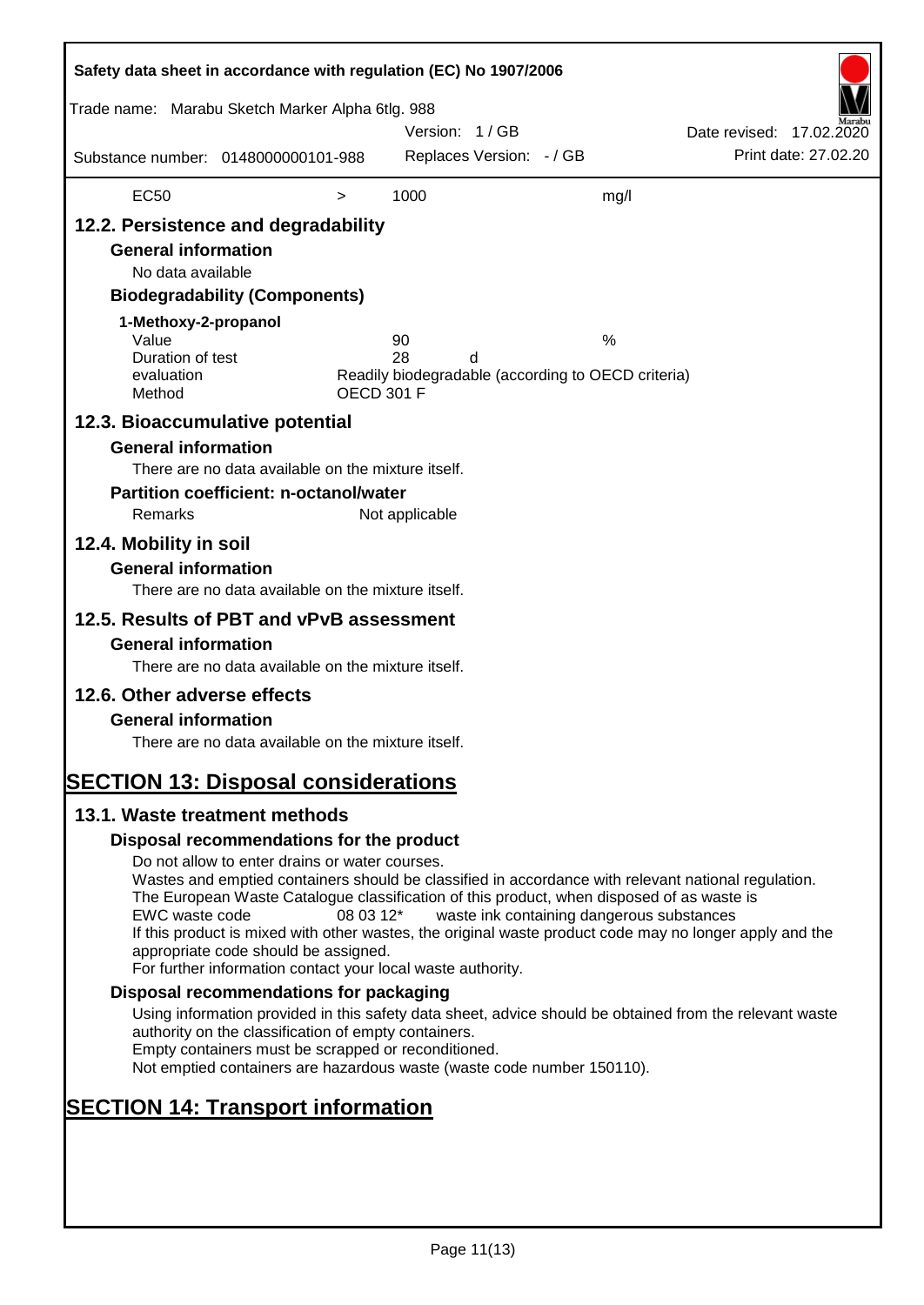| Page 12(13) |  |
|-------------|--|
|             |  |

#### **Safety data sheet in accordance with regulation (EC) No 1907/2006**

Trade name: Marabu Sketch Marker Alpha 6tlg. 988

Substance number: 0148000000101-988

|                                     | <b>Land transport ADR/RID</b> | <b>Marine transport</b><br><b>IMDG/GGVSee</b> | Air transport<br><b>ICAO/IATA</b> |
|-------------------------------------|-------------------------------|-----------------------------------------------|-----------------------------------|
| Tunnel restriction code             | D/E                           |                                               |                                   |
| 14.1. UN number                     | 1263<br>1263                  |                                               | 1263                              |
| 14.2. UN proper shipping name       | <b>PAINT</b>                  | <b>PAINT</b>                                  |                                   |
| 14.3. Transport hazard<br>class(es) | 3                             | 3                                             | 3                                 |
| Label                               |                               |                                               |                                   |
| 14.4. Packing group                 | $\mathbf{H}$                  | $\mathbf{H}$                                  | $\mathbf{H}$                      |
| Special provision                   | 640D                          |                                               |                                   |
| <b>Limited Quantity</b>             | 51                            |                                               |                                   |
| <b>Transport category</b>           | 3                             |                                               |                                   |
| 14.5. Environmental hazards         |                               | no                                            |                                   |

Version: 1 / GB

# **Information for all modes of transport**

# **14.6. Special precautions for user**

Transport within the user's premises:

Always transport in closed containers that are upright and secure.

Ensure that persons transporting the product know what to do in the event of an accident or spillage.

# **Other information**

**14.7. Transport in bulk according to Annex II of Marpol and the IBC Code** no

# **SECTION 15: Regulatory information**

# **15.1. Safety, health and environmental regulations/legislation specific for the substance or mixture**

# **VOC**

#### **Other information**

The product does not contain substances of very high concern (SVHC).

# **15.2. Chemical safety assessment**

For this preparation a chemical safety assessment has not been carried out.

# **SECTION 16: Other information**

**Hazard statements listed in Chapter 3**





VOC (EU) 87 %